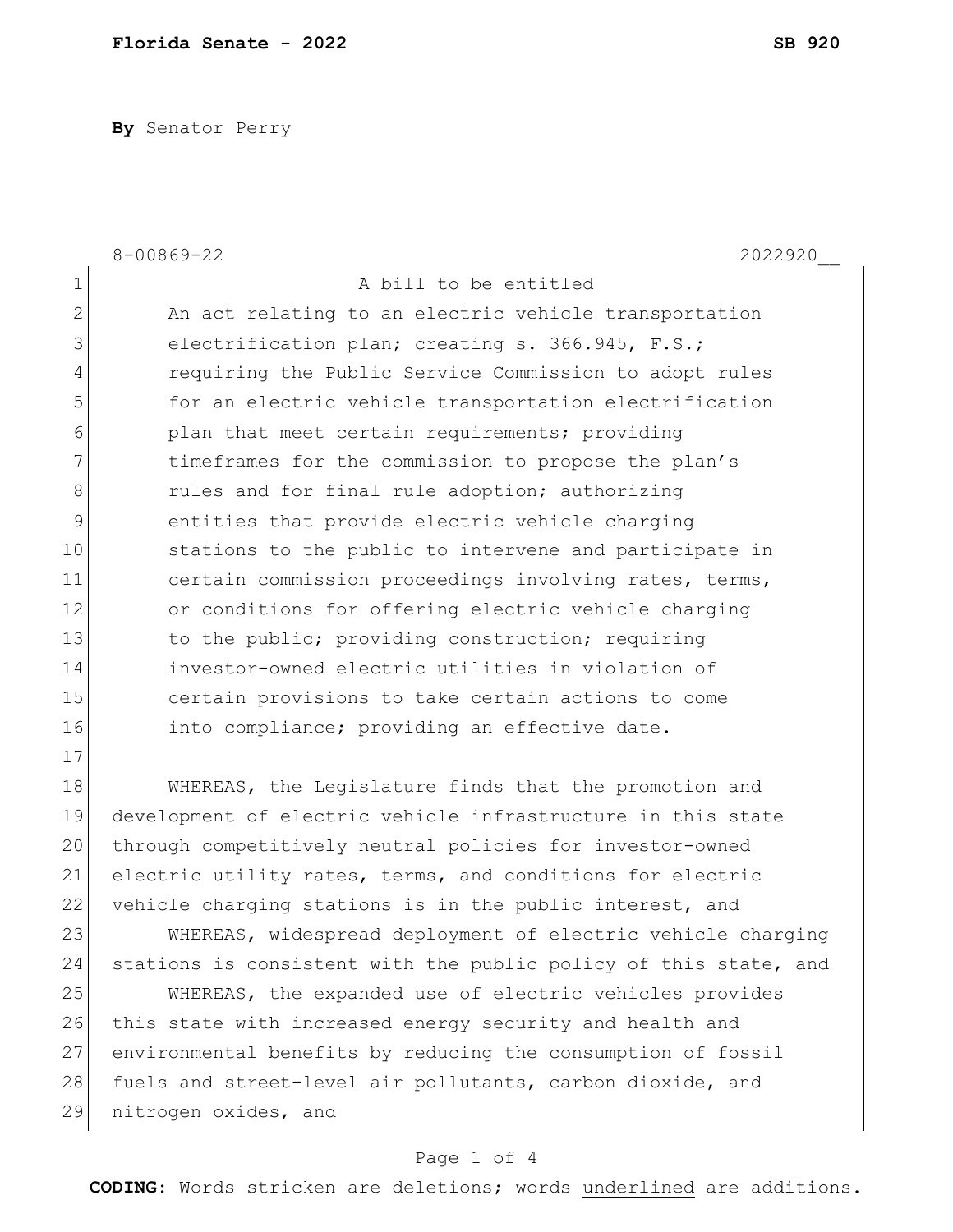|    | $8 - 00869 - 22$<br>2022920                                      |
|----|------------------------------------------------------------------|
| 30 | WHEREAS, electric vehicle charging station infrastructure        |
| 31 | has the potential to lessen climate impacts, expand              |
| 32 | infrastructure investment, improve environmental and economic    |
| 33 | conditions, and help make this state a leader in new and         |
| 34 | innovative technologies, NOW, THEREFORE,                         |
| 35 |                                                                  |
| 36 | Be It Enacted by the Legislature of the State of Florida:        |
| 37 |                                                                  |
| 38 | Section 1. Section 366.945, Florida Statutes, is created to      |
| 39 | read:                                                            |
| 40 | 366.945 Electric vehicle transportation electrification          |
| 41 | $plan. -$                                                        |
| 42 | (1) The commission shall adopt rules for an electric             |
| 43 | vehicle transportation electrification plan that facilitates the |
| 44 | deployment of electric vehicle charging infrastructure in a      |
| 45 | competitively neutral manner and that includes reasonable and    |
| 46 | affordable electric rates for investor-owned electric utilities  |
| 47 | that offer electric vehicle charging to the public.              |
| 48 | (a) The rules must include all of the following:                 |
| 49 | 1. Investment in publicly available Level 2 and direct-          |
| 50 | current, fast-charging stations in a competitively neutral       |
| 51 | manner that prioritizes and encourages private investment in and |
| 52 | private ownership and operation of electric vehicle charging     |
| 53 | infrastructure.                                                  |
| 54 | 2. Policies that stimulate innovation, competition, private      |
| 55 | investment, and customer choice in electric vehicle              |
| 56 | infrastructure charging equipment and networks.                  |
| 57 | 3. Mechanisms, including incentives, which support the           |
| 58 | efficient and cost-effective use of the electric grid in a       |
|    |                                                                  |

## Page 2 of 4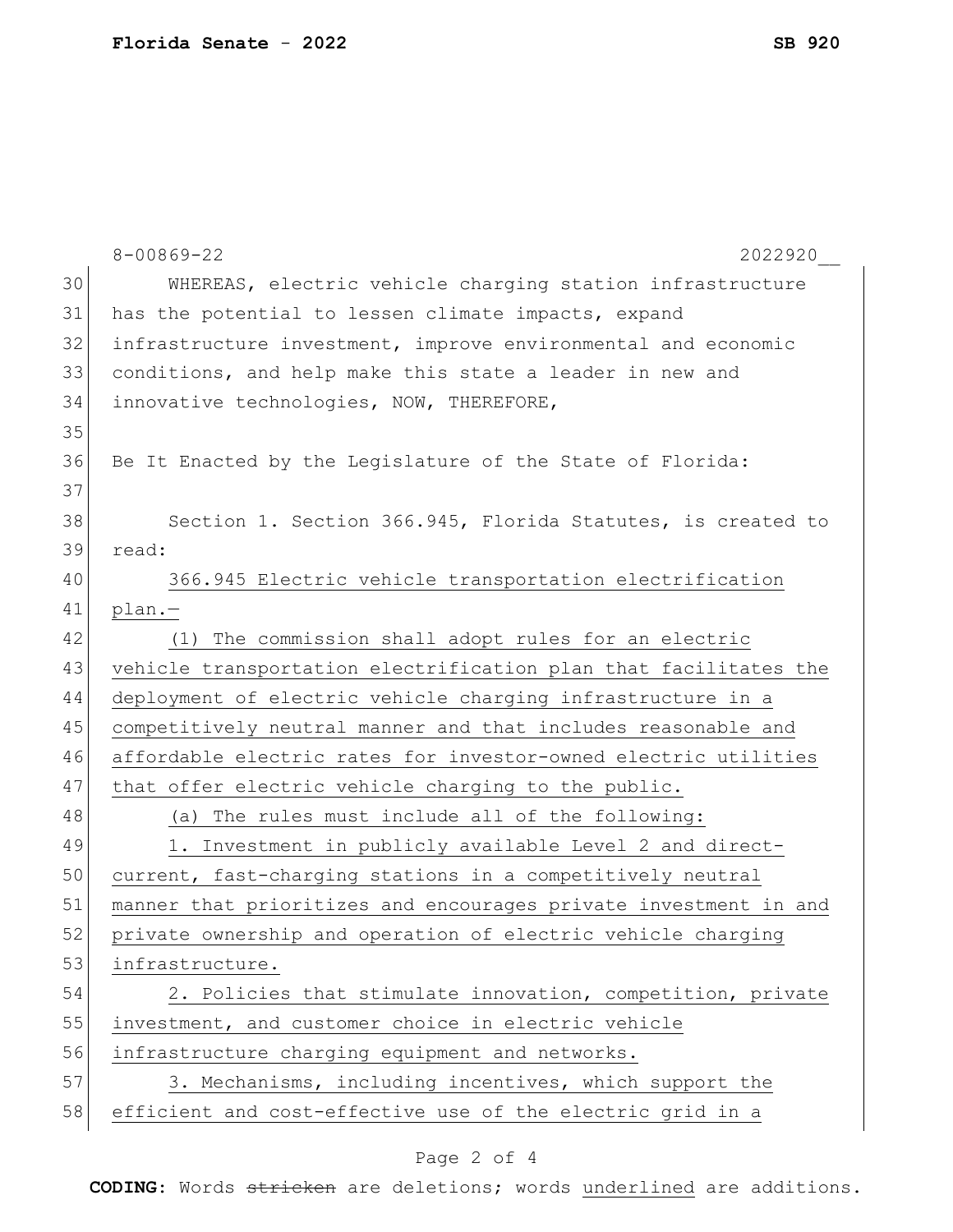|    | $8 - 00869 - 22$<br>2022920                                      |
|----|------------------------------------------------------------------|
| 59 | manner that supports electric vehicle charging infrastructure.   |
| 60 | 4. Investment incentives that support private investment in      |
| 61 | charging equipment.                                              |
| 62 | 5. Policies that prohibit investor-owned electric utilities      |
| 63 | from using rate base investment in the ownership and operation   |
| 64 | of electric vehicle charging stations and limit public utility   |
| 65 | cost recovery to distribution-level system infrastructure on the |
| 66 | utility side of the meter.                                       |
| 67 | 6. Stimulation of fair and reasonable electricity pricing        |
| 68 | through investor-owned electric utilities' tariff provisions     |
| 69 | which will promote the widespread offering of electric vehicle   |
| 70 | charging.                                                        |
| 71 | (b) The commission shall propose such rules by January 1,        |
| 72 | 2023, with final rule adoption by January 1, 2024.               |
| 73 | (2) An entity that provides electric vehicle charging            |
| 74 | stations to the public may intervene and participate in any      |
| 75 | investor-owned electric utility's ratemaking or other commission |
| 76 | proceeding involving rates, terms, or conditions, including the  |
| 77 | rate structure paid by or proposed to be paid by customers for   |
| 78 | electric vehicle charging offered to the public.                 |
| 79 | (3) This subsection does not prohibit an investor-owned          |
| 80 | electric utility from providing electric vehicle charging        |
| 81 | stations directly to the public through a separate, unregulated  |
| 82 | entity on the same terms and conditions as any other provider of |
| 83 | electric vehicle charging stations.                              |
| 84 | (4) If an investor-owned electric utility provides electric      |
| 85 | vehicle charging stations directly to the public in a manner     |
| 86 | that violates this section and rules adopted by the commission,  |
| 87 | within 1 year after the commission adopts rules to implement     |

## Page 3 of 4